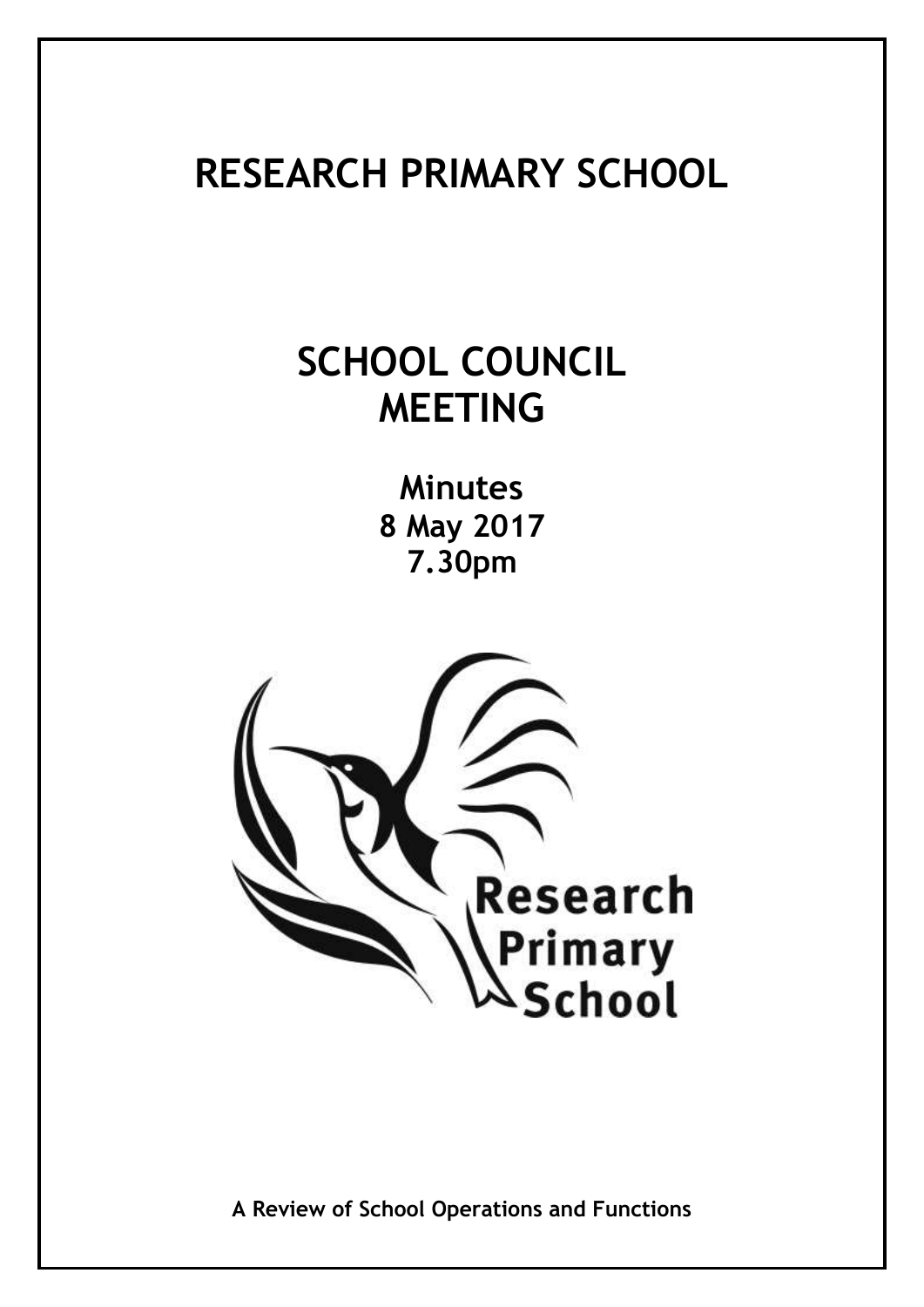#### **RESEARCH PRIMARY SCHOOL COUNCIL MEETING MONDAY 8 May – 7.30pm Minutes**

**1.0 OPENING WELCOME** Liz Opened meeting at 7.40pm

#### **2.0 ATTENDING**

Liz Shewan Carolyn Sternberg Claire Welburn Adam Humphreys Karen Roberts Geoff Whyte Andrea Sutterby

Julie Minarelli **Avril Baker** Michelle Walker-Fox

#### **3.0 APOLOGIES**

Jocelyn Watts

#### **4.0 MINUTES/AGENDA**

4.1 Minutes of previous meeting It was noted that attendance at previous meeting was incorrect: Julie Minarelli, Jocelyn Watts & Andrea Sutterby were all absent

Motion: 'That the minutes of the previous meeting be received' Moved: Michelle Walker-Fox Seconded: Adam Humphreys

- 4.2 Business arising from previous meeting
	- 4.2.1 Electronic Payments Adam There are some special offers for online portals allowing parents to pay by credit card. Adam is currently looking into NAB.
- 4.3 Items for General Business None

### **5.0 CORRESPONDENCE**

5.1 Letter received from the Minister for Education regarding Refugee & Asylum Seekers Supplement. RPS will receive \$700. Letter attached.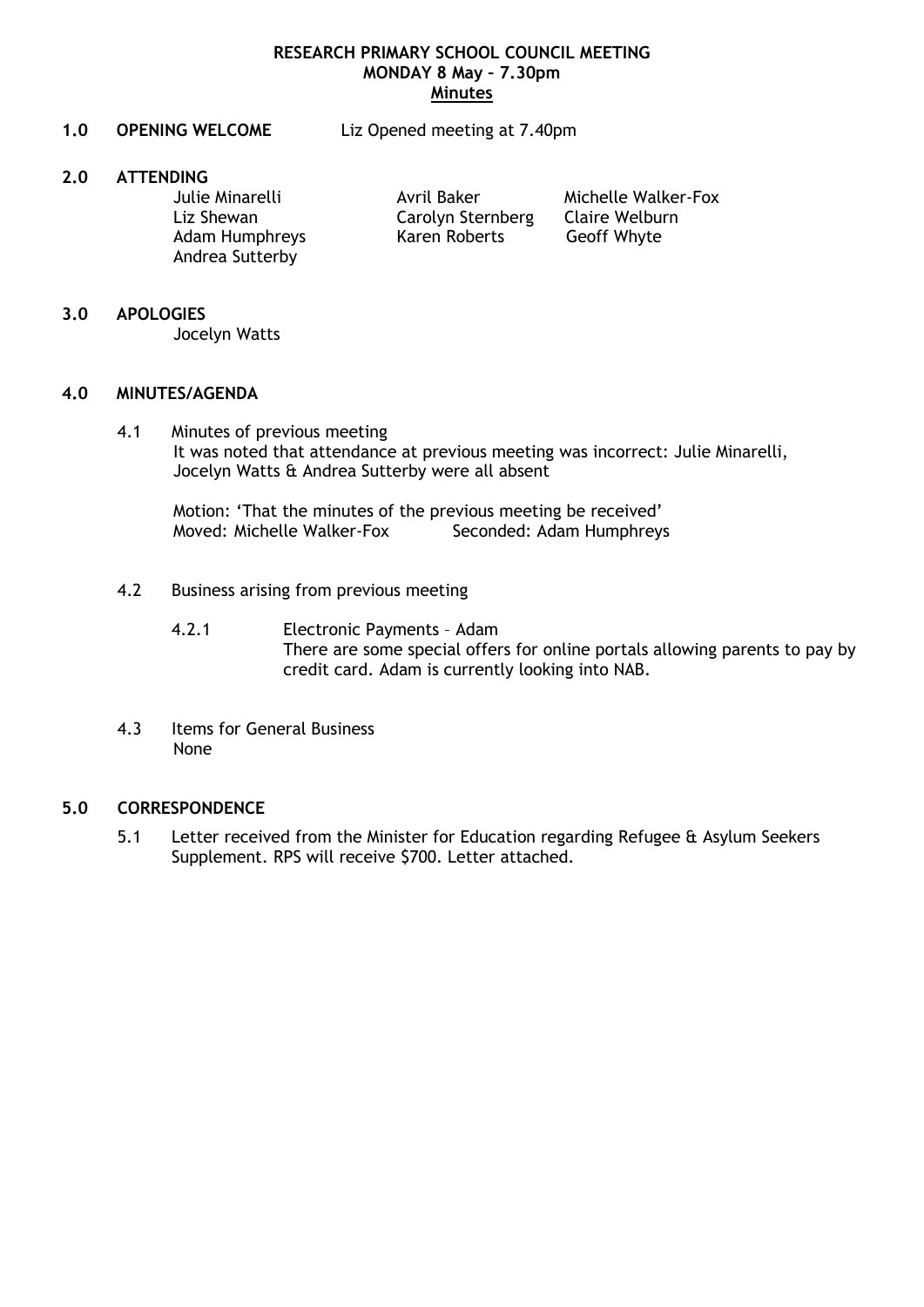#### **6.0 MANAGEMENT**

Principal Report

Annual Report endorsed by DET Presented at our AGM. Thankyou to everyone for contributing.

5/6 Camp Camp went well, great weather and children had a ball. Great parent helpers as always.

EDPSSA

Started up again this term with ISS, Footy, Soccer, Basketball and Cross Country

Vicky Ward visit re BARR

'Bushfire at Risk Register' – Vicky still investigating as CFA and Education Department do not score RPS high enough to be on the register.

National Young Leaders Day 'Making a Difference' – 5 great speakers on the day. Children got a lot out of the experience and were well behaved.

ANZAC Day Dawn Service School Captains laid wreath with Geoff. RPS lead the Primary Schools. A damp morning but very proud.

**NAPI AN** Starts tomorrow – Tues 9 May for grades 3 and 5. A couple of withdrawals.

Year 7 2018 Decisions are being made. Preference Forms must be back to school by Fri 12 May. Some high schools are zoned – a straight line from home address to school.

Education Week Packs are ready to go to local kinders. Education week 22 May – 26 May Thurs 25 May - Open 2pm for current families & visitors, Preps 2018 Info Evening for Parents 7pm.

School Photos Wednesday 17 May

Walk to School Safely Day Friday 19 May. Julie meeting walkers at Research 7-11 at 8.30am

Joy has retired After 33 years as an employee – parent – employee and 16 Fetes Joy Pagon retired on Sunday 30 April

Retirement

Geoff announced his retirement to the School Council and will finish up at the end of the September Holidays (October  $8<sup>th</sup>$ ). He has been with RPS for 18 enjoyable years. Principal interviews will be held during Term 3 and the appointed Principal will start on Monday 9 October. The School Council congratulated Geoff.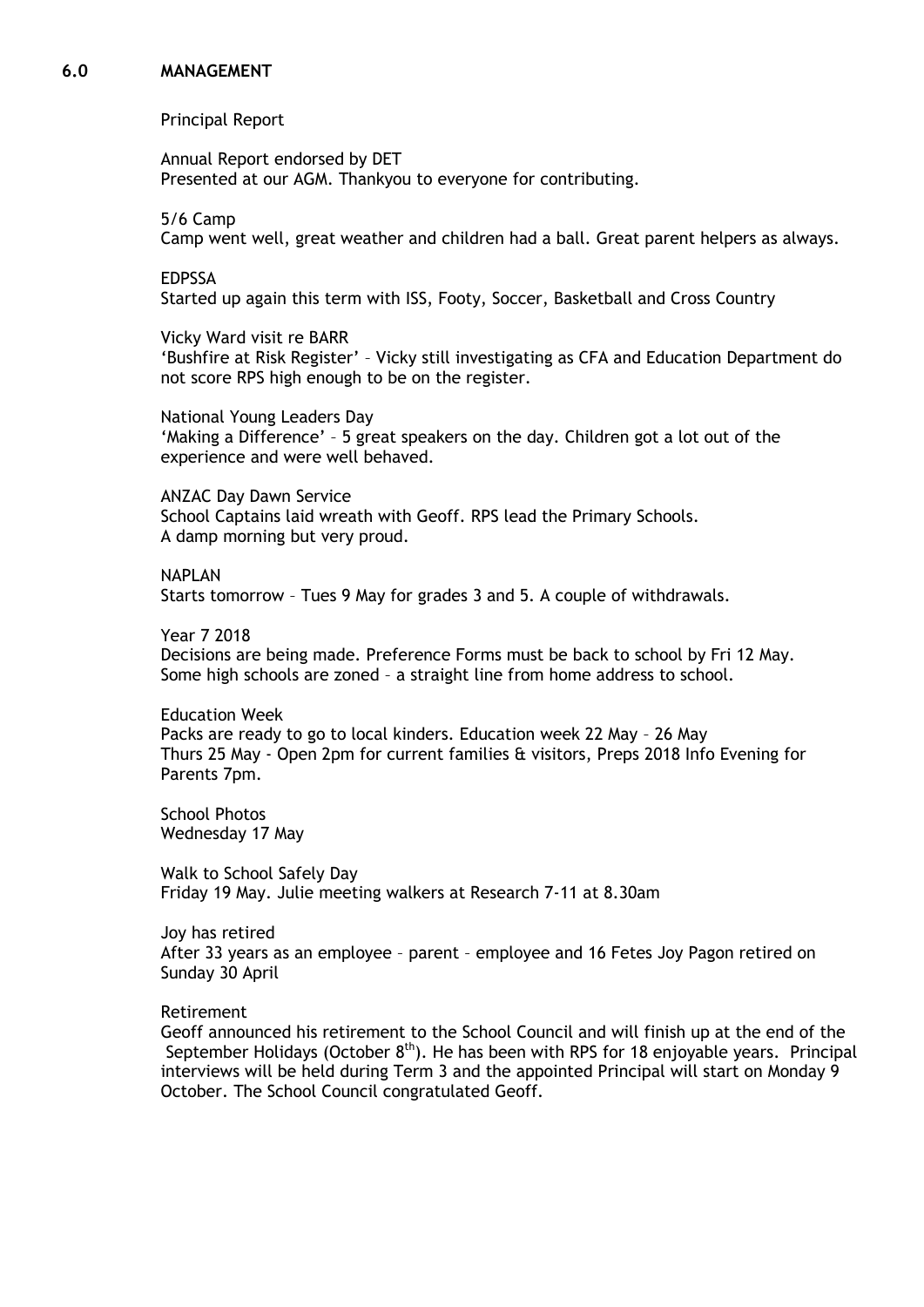# **7.0 FINANCES**

*Aims* 

- *1. Manage a balanced budget*
- *2. Pursue Opportunities for Additional Income*
- *3. Involve broader School Council in budget decisions*

# **7.1 Current Balances @ 30 April 2017**

| <b>ANZ Official Account</b><br>Balance as per Bank Statement                                                                                             | Less unpresented Cheques/Direct Deposits on Cases21                              |    |                   | \$<br>S        | 0  | \$2,399             |          |  |
|----------------------------------------------------------------------------------------------------------------------------------------------------------|----------------------------------------------------------------------------------|----|-------------------|----------------|----|---------------------|----------|--|
| Plus outstanding credit<br>0<br><b>Accounting Systems Balance</b>                                                                                        |                                                                                  |    |                   |                |    | \$2,399             |          |  |
|                                                                                                                                                          | Current outstanding amount owing to RPS                                          |    | \$6,926           |                |    |                     |          |  |
| \$15,312<br>Receipts                                                                                                                                     | <b>Official Account Receipts and Payments April 2017</b><br>Payments<br>\$18,214 |    |                   |                |    |                     |          |  |
| <b>Westpac Bank High Yield Account</b><br>Interest Rate:                                                                                                 | 4.7%                                                                             |    |                   |                |    |                     | \$74,456 |  |
| <b>ANZ Building Fund Account</b>                                                                                                                         |                                                                                  |    |                   |                |    |                     |          |  |
| Interest Rate:                                                                                                                                           | 0% (under \$1,999)                                                               |    |                   |                | \$ |                     | 316      |  |
| Interest Rate:                                                                                                                                           | Bendigo Bank Cash Management Account<br>$0.05%$ pa                               |    |                   |                | \$ |                     | 845      |  |
| <b>Targeted School Funds</b><br>Bequest (Ivy Reynolds)                                                                                                   |                                                                                  |    | \$24,369          |                |    |                     |          |  |
| <b>Holding Funds</b><br><b>Tournament of Minds</b><br><b>PSD Funding</b>                                                                                 |                                                                                  | Ş. | 1,260<br>\$32,069 |                |    |                     |          |  |
| Balances @ 31 March 2017<br><b>ANZ Official Account</b><br>Balance as per Bank Statement<br>Plus outstanding credit<br><b>Accounting Systems Balance</b> | Less unpresented Cheques/Direct Deposits on Cases21                              |    |                   | \$19,498<br>\$ | 0  | \$24,799<br>\$5,301 |          |  |
| Current outstanding amount owing to RPS                                                                                                                  |                                                                                  |    | \$7,531           |                |    |                     |          |  |
| \$73,646<br>Receipts                                                                                                                                     | <b>Official Account Receipts and Payments March 2017</b><br>\$85,423<br>Payments |    |                   |                |    |                     |          |  |
| <b>Westpac Bank High Yield Account</b><br>Interest Rate:                                                                                                 | 4.7%                                                                             |    |                   |                |    |                     | \$45,952 |  |
| <b>ANZ Building Fund Account</b><br>Interest Rate:                                                                                                       | 0% (under \$1,999)                                                               |    |                   |                | \$ |                     | 316      |  |
| Interest Rate:                                                                                                                                           | Bendigo Bank Cash Management Account<br>$0.05%$ pa                               |    |                   |                | \$ |                     | 845      |  |
| <b>Targeted School Funds</b><br>Bequest (Ivy Reynolds)                                                                                                   |                                                                                  |    | \$24,369          |                |    |                     |          |  |
| <b>Holding Funds</b><br><b>Tournament of Minds</b><br><b>PSD Funding</b>                                                                                 |                                                                                  |    | 1,260<br>\$33,879 |                |    |                     |          |  |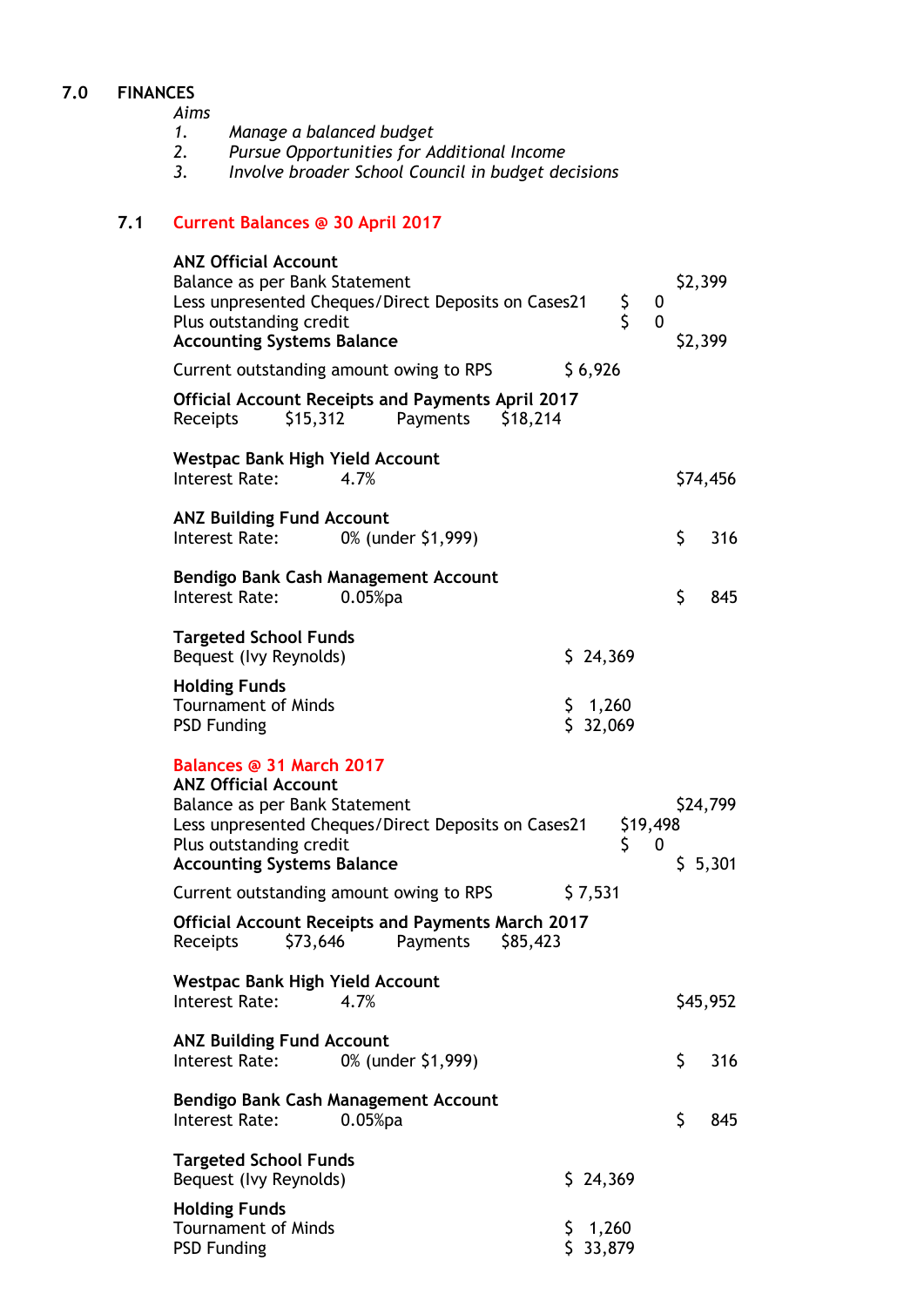| 7.2 |                                                   | Payments from Official Account April 2017 (\$1,500+ amounts)<br>Keyts Cleaning (Cleaning Sch, BER & Ohsc Mar/Apr)<br>Powerdirect (Electricity March)                                                                                                                                                                                                               | \$.      | 3,874<br>3,793                                                                                                                                            |
|-----|---------------------------------------------------|--------------------------------------------------------------------------------------------------------------------------------------------------------------------------------------------------------------------------------------------------------------------------------------------------------------------------------------------------------------------|----------|-----------------------------------------------------------------------------------------------------------------------------------------------------------|
|     | CRT (Mixed)<br>PSW (Uniform stock)<br>CRT (Mixed) | Payments from Official Account March 2017 (\$1,500+ amounts)<br>Vital Office (Back to School and Student Bags)<br>Keyts Cleaning (Cleaning Sch, BER & Ohsc Feb/Mar)<br>Waratah Beach Camp (Camp 56)<br>Electrosafe (Tagging & Testing)<br>Eltham Swim School (Swim Lessons Grades 3 & 4)<br>Learning With Technologies (4 x desktops)<br>Vital Office (Stationery) | \$<br>\$ | 1,973<br>\$21,024<br>\$3,593<br>3,945<br>\$14,210<br>\$1,754<br>$\begin{array}{cc} 5 & 2,720 \\ 5 & 3,206 \\ 5 & 2,602 \\ 5 & 1,961 \end{array}$<br>1,961 |
| 7.3 | 20 Apr                                            | <b>Transfer of Funds April 2017</b><br>HY to Official (Invoices)                                                                                                                                                                                                                                                                                                   |          | \$10,000                                                                                                                                                  |
| 7.4 | 2 Mar<br>17 Mar<br>29 Mar                         | <b>Transfer of Funds March 2017</b><br>HY to Official (Invoices)<br>HY to Official (Invoices Payroll)<br>HY to Official (EOM Payroll)<br><b>Confirmation of Current Investments</b>                                                                                                                                                                                |          | \$15,000<br>\$12,000<br>\$22,000                                                                                                                          |

7.5 Geoff has offered another information session on 'Reading Cases21 Reports'. Please let the office know if you are interested.

Moved: Carolyn Sternberg Seconded: Liz Shewan

#### **8.0 CURRICULUM**

### **8.1 Education Committee**

#### *Aims*

- *1. Understanding and informing Education Sub Committee of current and proposed initiatives and practices through the school*
- *2. Parent component have opportunity to give feedback and question current practices*
- 8.1.1 See attached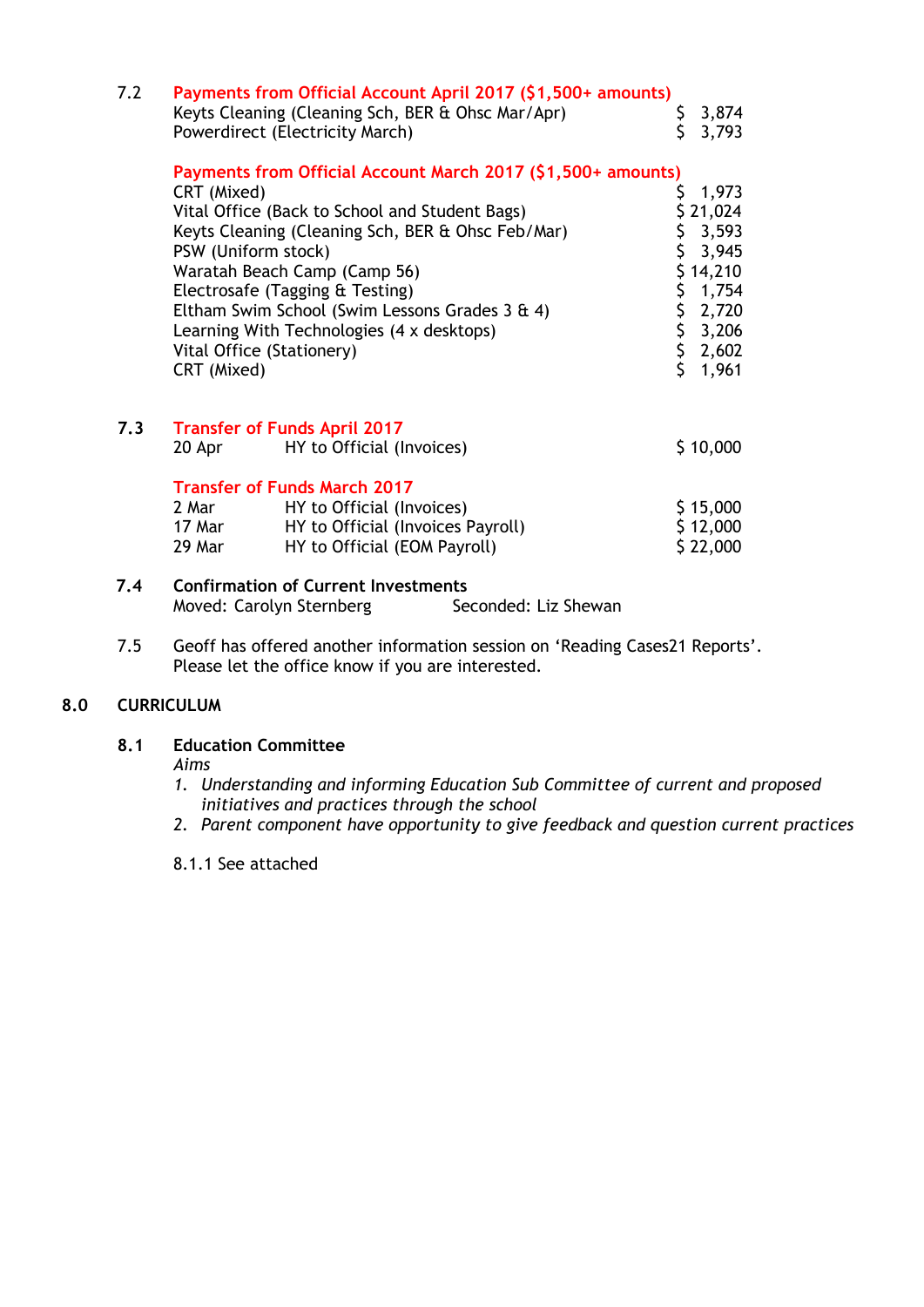#### **9.0 ENVIRONMENT**

*Aims*

- *1. Obtain a good attendance for working bees*
- *2. Continue work from School Grounds Master Plan*
- *3. Co-ordinate building works*

#### **9.1 Buildings and Grounds**

- 9.1.1 Working Bee Went really well, great turn out. Tidy up for Fete
- 9.1.2 Graffiti Whole of Research area has been hit – including RPS again. Panels re tagged after being painted at Working Bee, Cleaners car tagged too. Police can not do much.
- 9.1.3 Storm Damage Yard got washed again in recent heavy rains.

#### 9.1.4 Playground Audit A couple of repairs necessary. Some fete money will be used.

9.1.5 Shade Sails Shade sails are aging. Repairs necessary.

### **10.0 OTHER REPORTS**

#### **10.1 Parent's Group**

*Aim*

*To provide Social and Fundraising activities for the school, which involves as many of the school community as possible while making lots of money.*

Meeting coming up - Monday  $15<sup>th</sup>$  May 9.15am Easter raffle – 85 prizes – Approximately \$700 raised. Mother's Day Stall – Coordinators going well, being held Friday 12 May and children will be called by surname order. Afternoon tea will be arranged for visitors on Thursday 25 May 3pm T1 Special lunch was a big success

### **10.2 OSHClub-RPS Outside School Hours Care Program**

Serren on pre-service teacher placement. Emily coordinating OSHClub and they are trying to use the same relief staff to support her. May receive a payment from OSHClub for T1 as numbers were high.

#### **10.3 Marketing**

*Aims*

- *1. Raise School profile through website / community boards / local papers*
- *2. Monitor current issues in School Community*

Will be looking into 'branding' the school. "Why choose Research Primary?"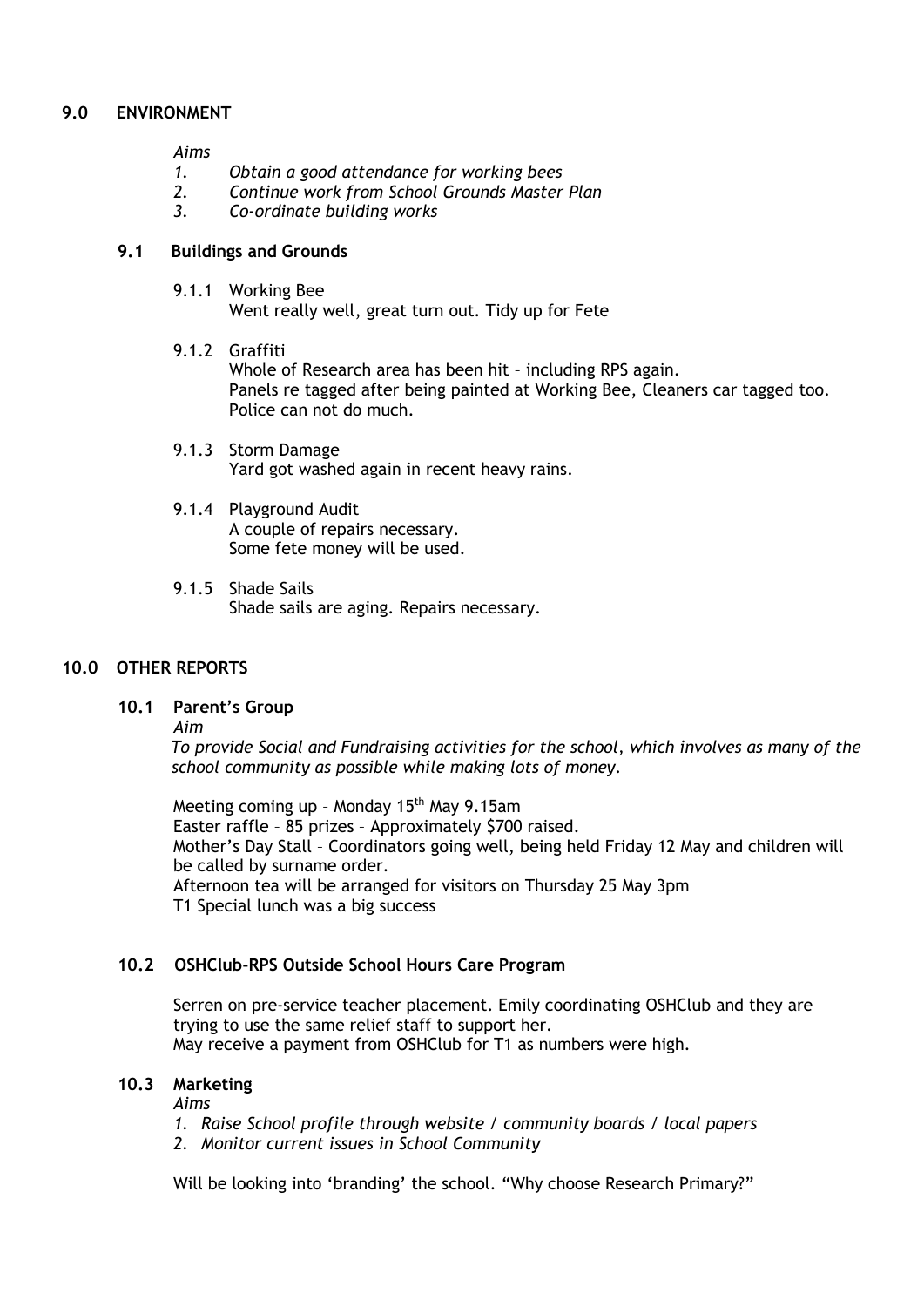### **10 .4 School Fete 2017**

Went well considering the weather and losing about an hour or so of trading time. Looking close to \$24k once all money is in and bills have been paid.

Complaints have been made that families were being asked for too much – different community feel now and some would rather just pay money!

Could each class take ownership of a stall? Would still need to ask for some items – ie cakes.

What the fete does for RPS – helps with purchase of equipment etc, opens school up to the wider community.

Need to decide what to do with Marc McBride's painting. Auction off?

Great job – congratulations to everyone.

2019 – Advice for coordinators 'start wording parents up early, best done end of 2018.

Debrief To be confirmed.

#### **10.5 Reports**

Motion: 'That committee reports be accepted'. Moved: Michelle Walker-Fox Seconded: Claire Welburn

#### **11.0 SCHOOL COUNCIL COMMITTEES**

|                       | Executive | Finance | Education | Marketing/<br>Corporate | <b>Buildings</b><br>& Grounds | <b>OSHC</b> | Community<br>Member<br>Parents<br>Grp |
|-----------------------|-----------|---------|-----------|-------------------------|-------------------------------|-------------|---------------------------------------|
| Carolyn Sternberg     | X         | X       |           |                         |                               |             |                                       |
| Liz Shewan            | x         | x       |           |                         |                               |             |                                       |
| Michelle Walker-Fox   |           |         | x         |                         |                               |             |                                       |
| Karen Roberts         |           |         | x         |                         |                               |             |                                       |
| Adam Humphreys        |           |         | x         | X                       |                               |             |                                       |
| <b>Claire Welburn</b> |           |         | x         |                         |                               |             |                                       |
| Vacant - Parent       |           |         |           |                         |                               |             |                                       |
| Vacant - Parent       |           |         |           |                         |                               |             |                                       |
| Julie Minarelli       |           |         | X         |                         |                               |             |                                       |
| Jocelyn Watts         |           |         | x         |                         |                               |             |                                       |
| <b>Avril Baker</b>    |           |         | X         |                         |                               |             |                                       |
| Andrea Sutterby       |           |         | X         |                         |                               |             |                                       |
| Geoff Whyte - EO      | x         | x       |           |                         | X                             |             |                                       |